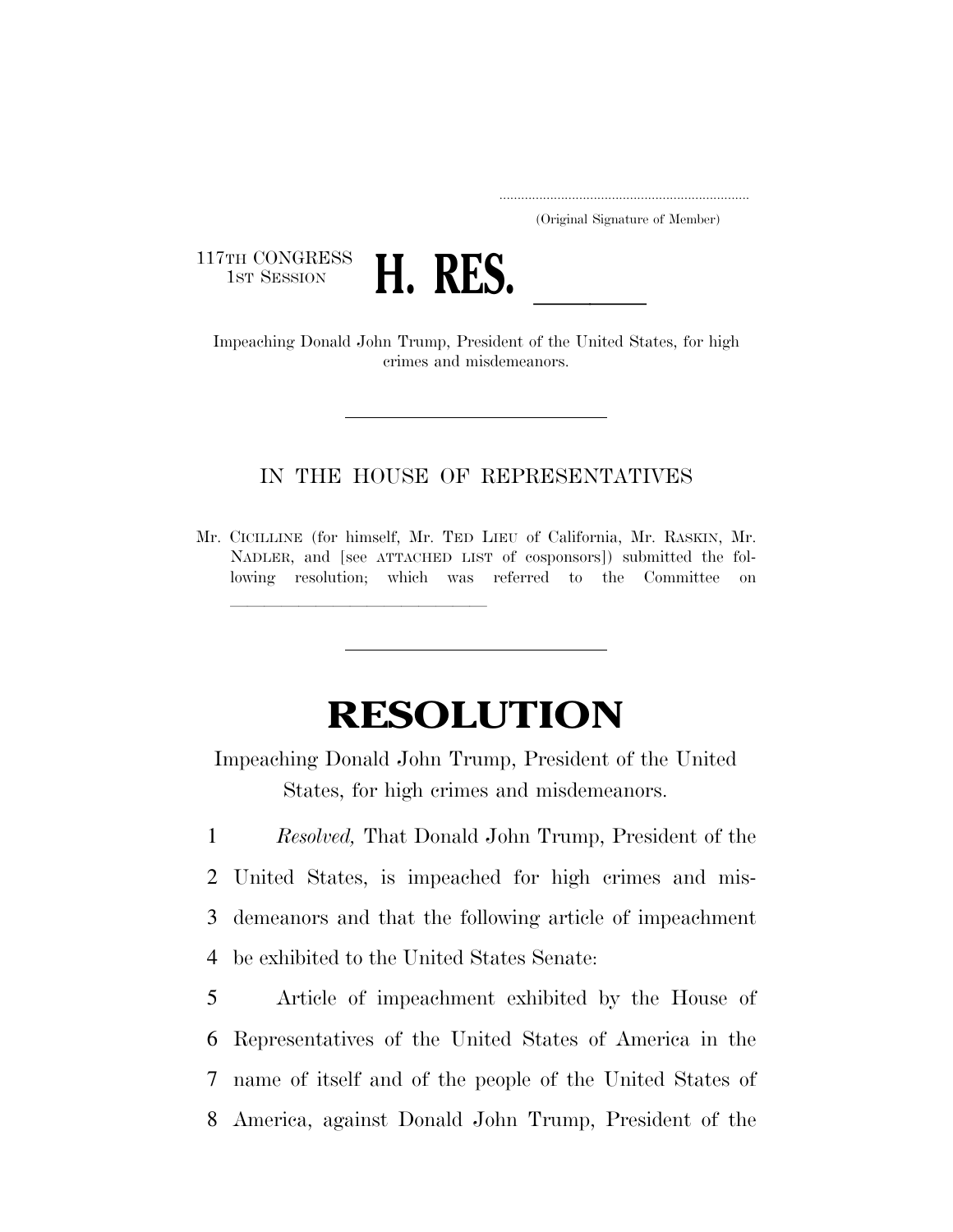United States of America, in maintenance and support of its impeachment against him for high crimes and mis-demeanors.

## ARTICLE I: INCITEMENT OF INSURRECTION

 The Constitution provides that the House of Rep- resentatives ''shall have the sole Power of Impeachment'' and that the President ''shall be removed from Office on Impeachment for, and Conviction of, Treason, Bribery, or other high Crimes and Misdemeanors''. Further, section 3 of the 14th Amendment to the Constitution prohibits any person who has ''engaged in insurrection or rebellion against'' the United States from ''hold[ing] any office . . . under the United States''. In his conduct while President of the United States—and in violation of his constitutional oath faithfully to execute the office of President of the United States and, to the best of his ability, preserve, pro- tect, and defend the Constitution of the United States, and in violation of his constitutional duty to take care that the laws be faithfully executed—Donald John Trump en- gaged in high Crimes and Misdemeanors by inciting vio- lence against the Government of the United States, in that:

 On January 6, 2021, pursuant to the 12th Amend- ment to the Constitution of the United States, the Vice President of the United States, the House of Representa-tives, and the Senate met at the United States Capitol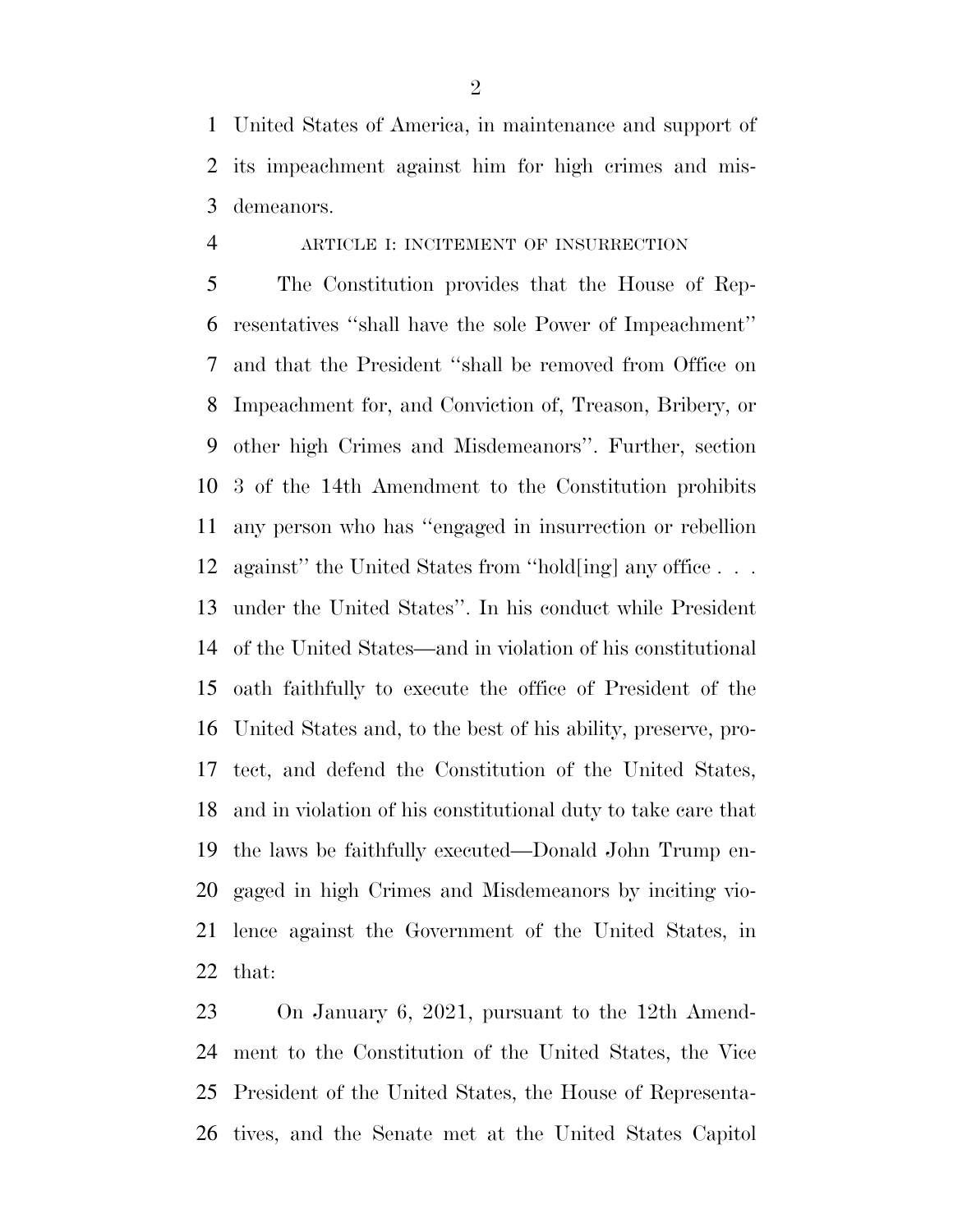for a Joint Session of Congress to count the votes of the Electoral College. In the months preceding the Joint Ses- sion, President Trump repeatedly issued false statements asserting that the Presidential election results were the product of widespread fraud and should not be accepted by the American people or certified by State or Federal officials. Shortly before the Joint Session commenced, President Trump addressed a crowd at the Ellipse in Washington, DC. There, he reiterated false claims that ''we won this election, and we won it by a landslide''. He also willfully made statements that, in context, encour- aged—and foreseeably resulted in—lawless action at the Capitol, such as: ''if you don't fight like hell you're not going to have a country anymore''. Thus incited by Presi- dent Trump, members of the crowd he had addressed, in an attempt to, among other objectives, interfere with the Joint Session's solemn constitutional duty to certify the results of the 2020 Presidential election, unlawfully breached and vandalized the Capitol, injured and killed law enforcement personnel, menaced Members of Con- gress, the Vice President, and Congressional personnel, and engaged in other violent, deadly, destructive, and sedi-tious acts.

 President Trump's conduct on January 6, 2021, fol-lowed his prior efforts to subvert and obstruct the certifi